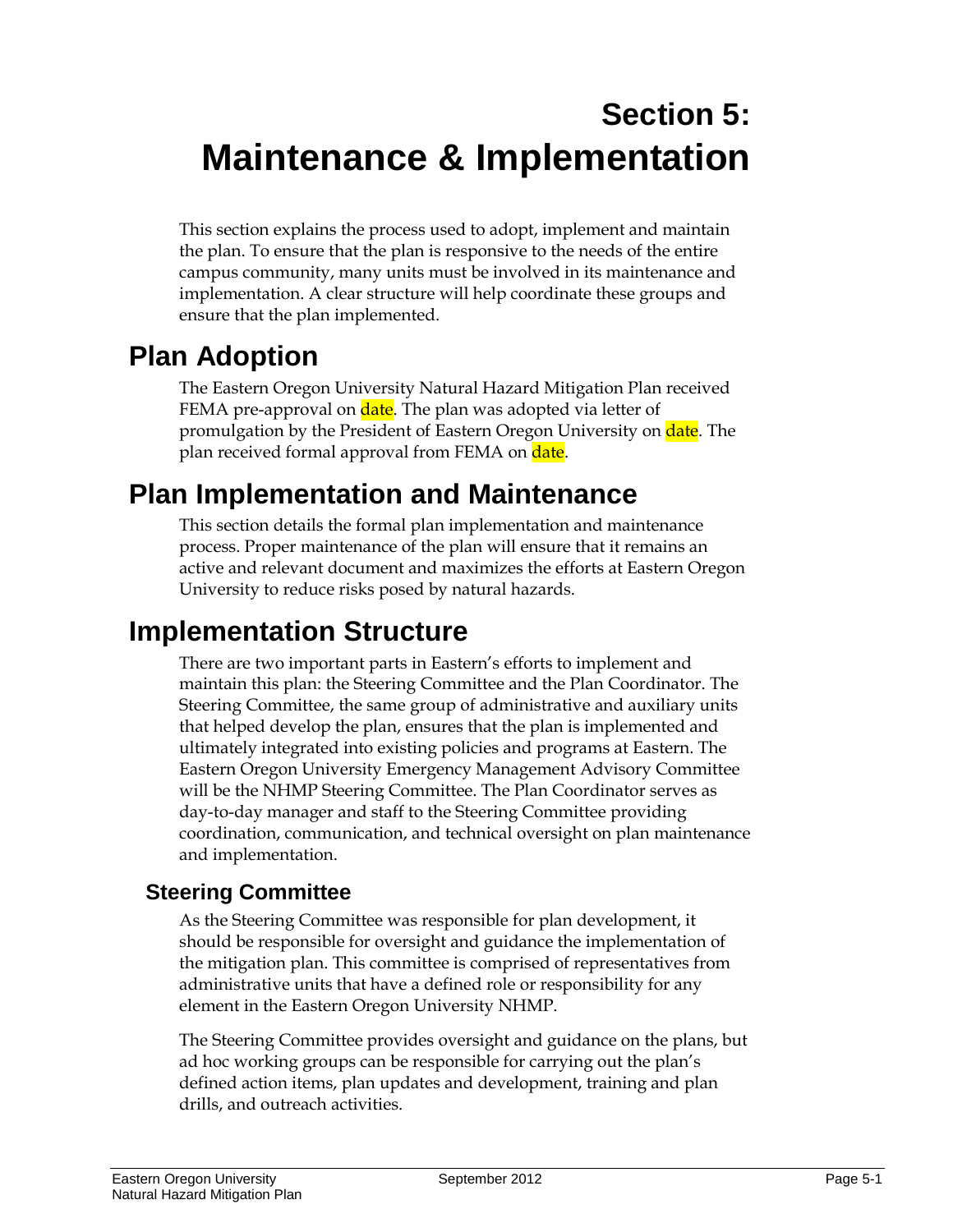#### **Committee Responsibilities**

The roles and responsibilities of the Steering Committee include:

- Providing oversight and periodic evaluation and update on the current Eastern Oregon University Natural Hazard Mitigation Plan in accordance with the prescribed maintenance schedule defined in the plan;
- Prioritizing and implementing plan action items;
- Developing and coordinating ad hoc and/or standing working groups as needed;
- Recommending funding for hazard risk reduction projects; and
- Serving as the campus evaluation committee for funding programs such as Pre-Disaster Mitigation Grant Program and the Hazard Mitigation Grant Program.

The Steering Committee will meet twice each year to perform its duties and will enlist the help of other Eastern Oregon University staff to serve on working groups to implement certain projects.

#### **Members**

The following units will comprise the Steering Committee:

- Facilities and Planning
- Finance and Administration
- University Advancement
- Student Affairs
- IT
- Pierce Library
- Housing and Student Involvement
- Housing
- Disability Services
- Risk Management
- Director of Enterprise Systems
- Academic representative

#### **Plan Coordinator**

The mitigation actions proposed in the plan will not get implemented without campus-wide support and a person to coordinate and ensure their implementation. The Eastern Oregon University Plan Coordinator will be the office of Facilities and Planning. The Plan Coordinator will complete the following tasks: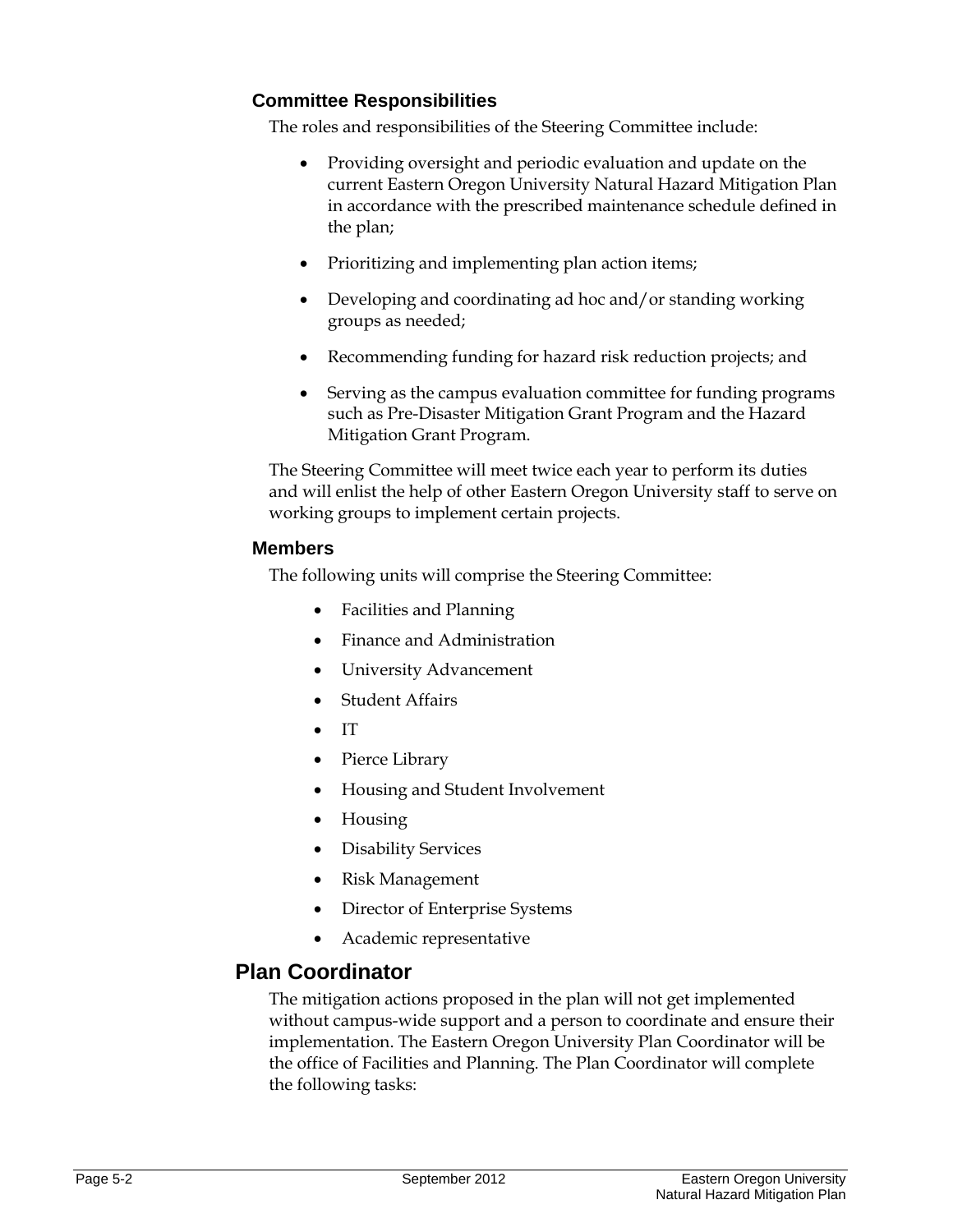- Convene the Steering Committee meeting and coordinate dates, times, locations, agendas, and member notification;
- Document outcomes of Committee meetings;
- Serve as a communication conduit between the Steering Committee and key plan stakeholders;
- Identify emergency management related funding sources for natural hazard mitigation projects;
- Collaborate with other Disaster Resistant Universities to share best practices;
- Conduct outreach and awareness campaigns for students, staff and faculty;
- Document successes and lessons learned; and
- Develop of grant proposals for implementation of the plans actions items.

## **Implementation and Maintenance Meetings**

The Steering Committee will be responsible for maintaining and updating the plan through a series of meetings outlined below:

- Annual meetings
- 3-Year Review Meetings

### **Semi-Annual Meetings**

The Steering Committee will meet on a semi-annual basis. Possible agendas for these meetings include:

- Review existing action items to determine appropriateness for funding;
- Review existing and new risk assessment data to identify issues that may not have been identified when the plan was created;
- Prioritize potential mitigation projects using the methodology described below;
- Educate and train new Steering Committee members on the plan and mitigation in general; and
- Assist in development of funding proposals for priority action items.
- Discuss methods for continued public involvement; and
- Document successes and lessons learned during the year.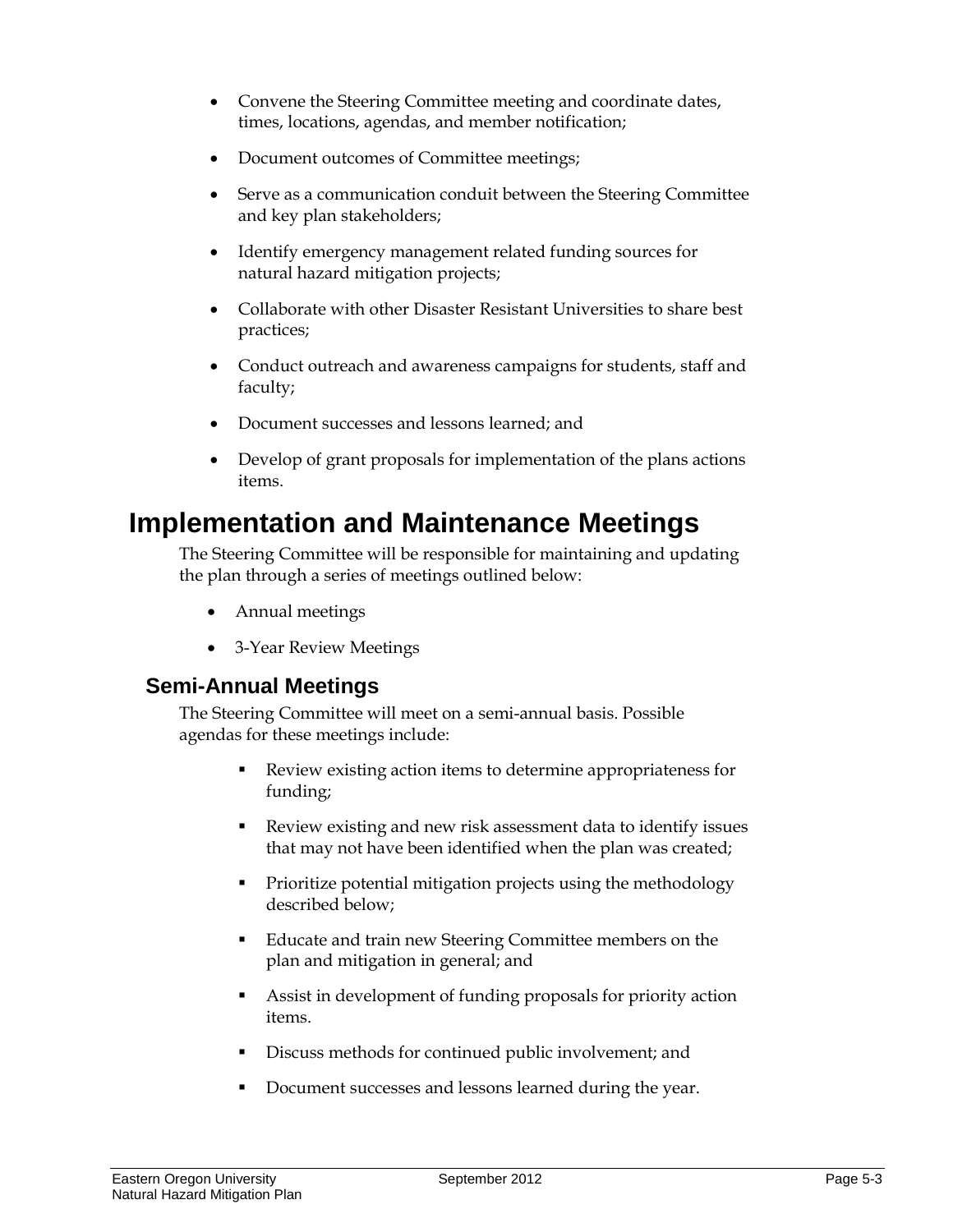The Plan Coordinator will be responsible for documenting the outcome of the semi-annual meetings. The process the Steering Committee will use to prioritize mitigation projects is detailed in the section below.

#### **Action Items Prioritization Process**

The Disaster Mitigation Act of 2000 requires jurisdictions to identify a process for prioritizing potential actions. Potential mitigation activities often come from a variety of sources; therefore the project prioritization process needs to be flexible. Figure 5.1 illustrates the project development and prioritization process.

# **Action Item and Project Review Process**  $STEP$  1: **Examine funding requirements PROJECT SELECTION PROCESS STEP 2:** Complete risk assessment evaluation **STEP 3:** Steering Committee recommendation for funding and implementation **STEP 4:** Complete quantitative, qualitative, and cost-benefit analysis

#### **Figure 5.1 Project Prioritization Process**

PROJECT FUNDING & IMPLEMENTATION

#### **Step 1: Examine funding requirements**

The first step in prioritizing the plan's action items is to determine which funding sources are available. Several funding sources may be appropriate for Eastern's proposed mitigation projects. Examples of mitigation funding sources include but are not limited to: FEMA's Pre-Disaster Mitigation competitive grant program (PDM), Flood Mitigation Assistance (FMA) program, Hazard Mitigation Grant Program (HMGP), campus general funds, and private foundations, among others. Please see Appendix B for a more comprehensive list of potential grant programs.

Because grant programs open and close on differing schedules, the Steering Committee will examine upcoming funding streams' requirements to determine which mitigation activities would be eligible.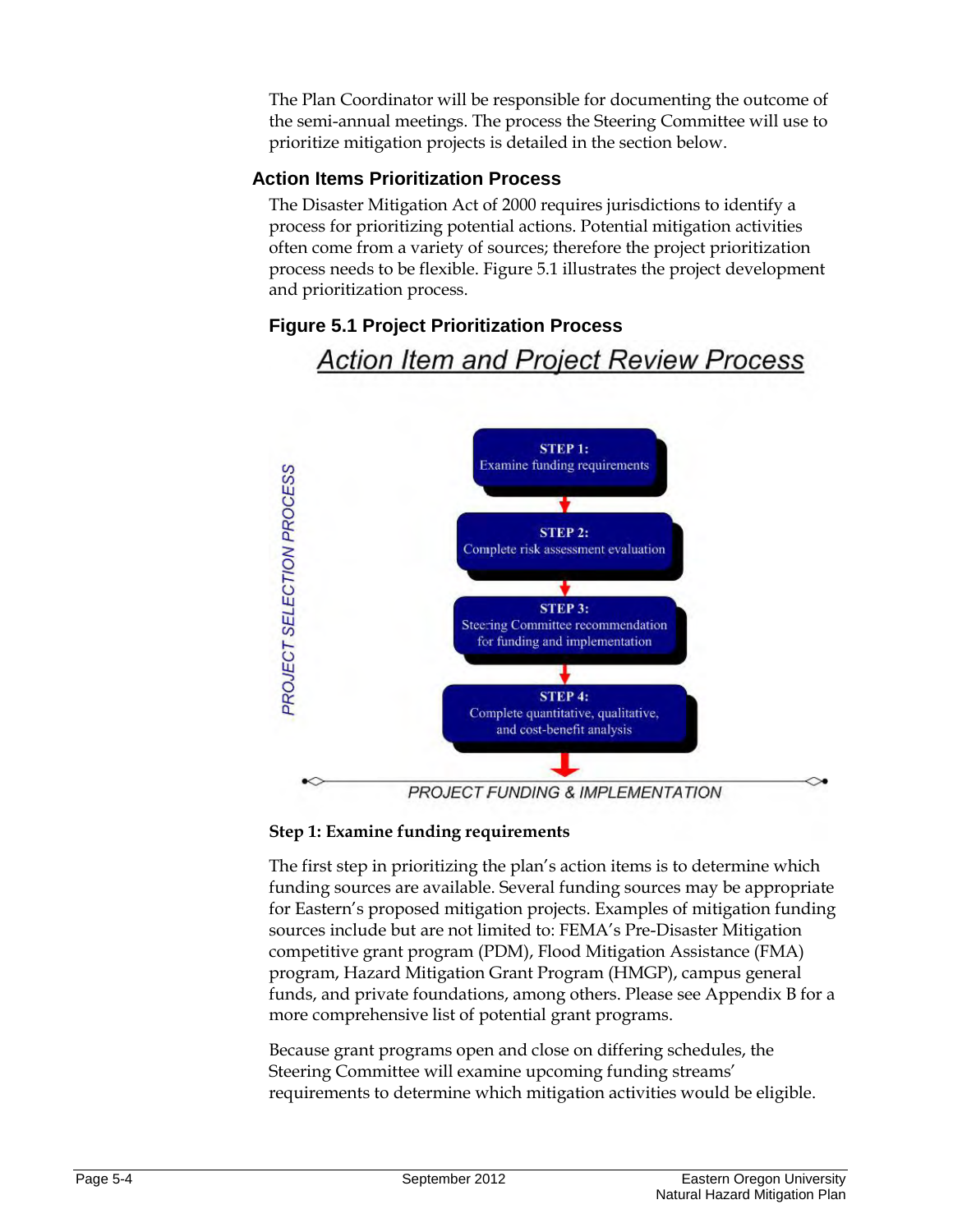The Steering Committee may consult with the funding entity, Oregon Emergency Management, or other appropriate state or regional organizations about project eligibility requirements. This examination of funding sources and requirements will happen during the semi-annual plan maintenance meetings.

#### **Step 2: Complete risk assessment evaluation**

The second step in prioritizing the plan's action items is to examine whether or not the action is recommended based on the findings of the risk assessment. The Steering Committee will determine whether or not the plan's risk assessment supports the implementation of eligible mitigation activities. This determination will be based on the location of the potential activities, their proximity to known hazard areas, and whether campus assets are at risk. The Steering Committee will additionally consider whether the selected actions mitigate hazards that are likely to occur in the future, or are likely to result in severe / catastrophic damages.

#### **Step 3: Steering Committee recommendation**

Based on the steps above, the Steering Committee will recommend which mitigation activities should be moved forward. If the Steering Committee decides to move forward with an action, the coordinating organization designated on the action item form will be responsible for taking further action and, if applicable, documenting success upon project completion. The Plan Coordinator will convene a meeting to review the issues surrounding grant applications and to share knowledge and/or resources. This process will afford greater coordination and less competition for limited funds.

#### **Step 4: Complete quantitative and qualitative assessment, and economic analysis**

The fourth step is to identify the costs and benefits associated with the selected natural hazard mitigation strategies, measures or projects. Two categories of analysis that are used in this step are: (1) benefit/cost analysis, and (2) cost-effectiveness analysis. Conducting benefit/cost analysis for a mitigation activity assists in determining whether a project is worth undertaking now, in order to avoid disaster-related damages later. Cost-effectiveness analysis evaluates how best to spend a given amount of money to achieve a specific goal. Determining the economic feasibility of mitigating natural hazards provides decision makers with an understanding of the potential benefits and costs of an activity, as well as a basis upon which to compare alternative projects. Figure 5.2 shows decision criteria for selecting the appropriate method of analysis.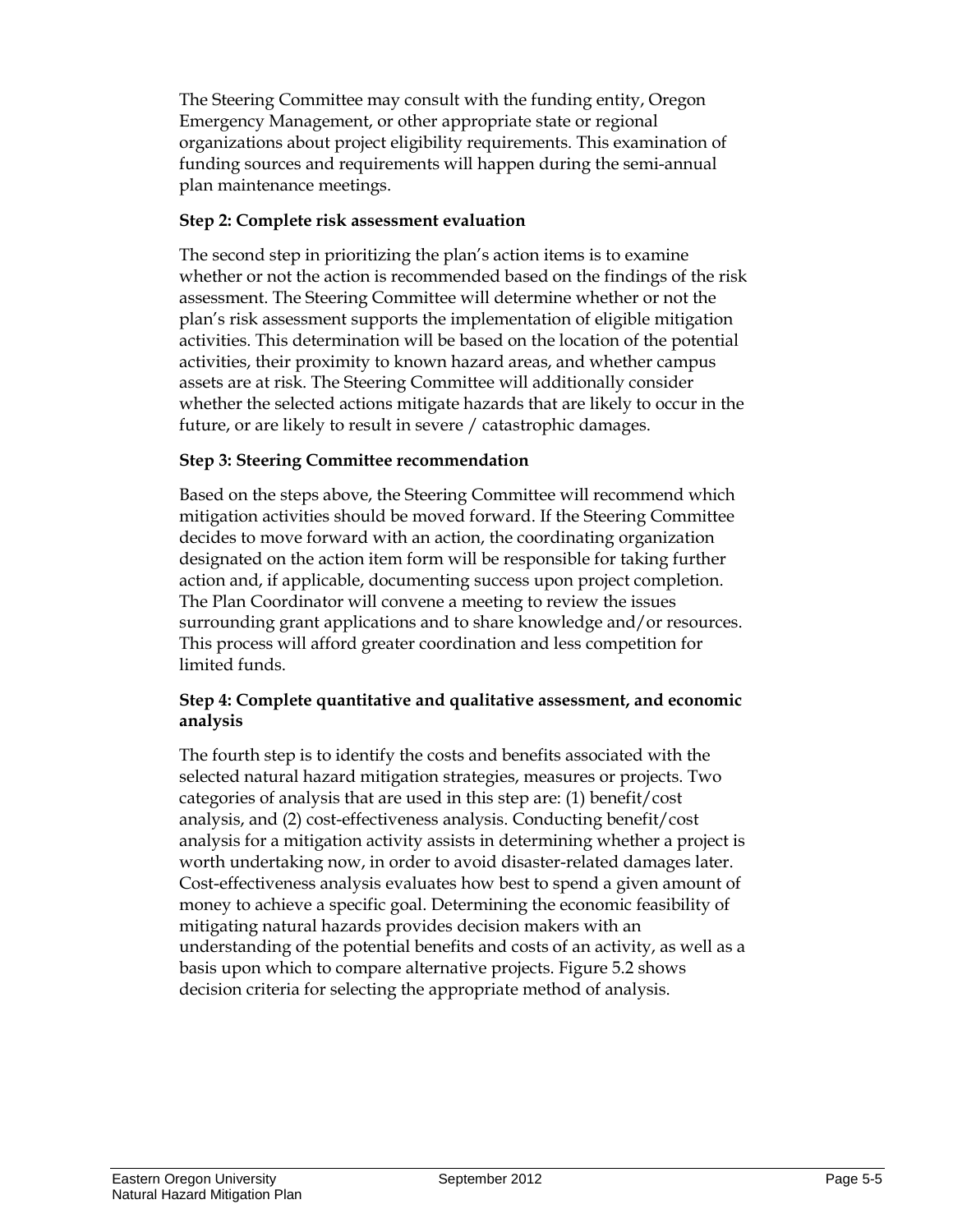

Source: Community Service Center's Oregon Natural Hazards Workgroup at the University of Oregon, 2006

If the activity will be funded through any Federal Emergency Management Agency (FEMA) funding sources, then the coordinating body must use a FEMA-approved cost-benefit analysis tool to evaluate the appropriateness of the activity. A project must have a benefit/cost ratio of greater than one in order to be eligible for FEMA grant funding.

For non-federally funded or nonstructural projects, a qualitative assessment will be completed to determine the project's cost effectiveness. The coordinating body will use a multivariable assessment technique called STAPLE/E to prioritize these actions. STAPLE/E stands for Social, Technical, Administrative, Political, Legal, Economic, and Environmental. Assessing projects based upon these seven variables can help define a project's qualitative cost effectiveness. The STAPLE/E technique has been tailored for use in natural hazard action item prioritization by the Partnership for Disaster Resilience at the University of Oregon's Community Service Center. See Appendix C for a description of the STAPLE/E evaluation methodology.

### **Five-Year Review of Plan**

In accordance with the update schedule outlined in the Disaster Mitigation Act of 2000, this plan will need to be updated every five years. During the plan update, the following questions should be asked to determine what actions are necessary to update the plan. The Plan Coordinator will be responsible for assembling the Steering Committee to address the questions outlined below.